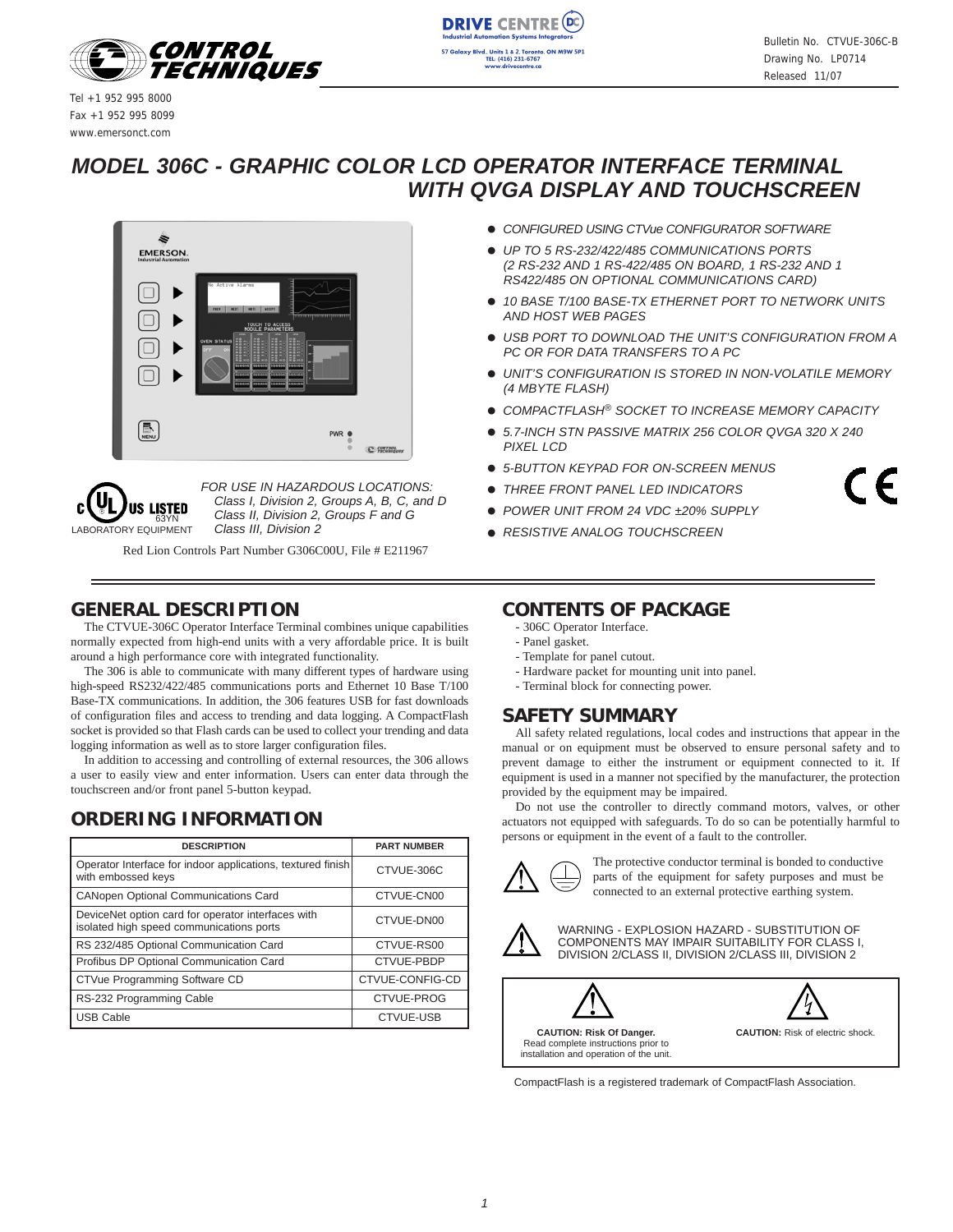## **SPECIFICATIONS**

#### 1. **POWER REQUIREMENTS**:

Must use Class 2 or SELV rated power supply.

Power connection via removable three position terminal block.

- Supply Voltage:  $+24$  VDC  $\pm 20\%$ Typical Power<sup>1</sup>: 8 W
- Maximum Power<sup>2</sup>: 14 W

*Notes:* 

- *1. Typical power with +24 VDC, RS232/485 communications, Ethernet communications, CompactFlash card installed, and display at full brightness.*
- *2. Maximum power indicates the most power that can be drawn from the 306. Refer to "Power Supply Requirements" under "Installing and Powering the 306."*
- *3. The 306's circuit common is not connected to the enclosure of the unit. See "Connecting to Earth Ground" in the section "Installing and Powering the 306."*
- *4. Read "Power Supply Requirements" in the section "Installing and Powering the 306" for additional power supply information.*
- 2. **BATTERY**: Lithium coin cell. Typical lifetime of 10 years.

#### 3. **LCD DISPLAY**:

| <b>SIZE</b>       | 5.7-inch       |
|-------------------|----------------|
| <b>TYPE</b>       | <b>STN</b>     |
| <b>COLORS</b>     | 256            |
| <b>PIXELS</b>     | 320 X 240      |
| <b>BRIGHTNESS</b> | 165 cd/ $m2$   |
| <b>BACKLIGHT*</b> | 20,000 HR TYP. |

\*Lifetime at room temperature. Refer to "Display" in "Software/Unit Operation"

4. **5-KEY KEYPAD**: for on-screen menus.

5. **TOUCHSCREEN**: Resistive analog

#### 6. **MEMORY**:

**On Board User Memory**: 4 Mbyte of non-volatile Flash memory. **Memory Card**: CompactFlash Type II slot for Type I and Type II CompactFlash cards.

7. **COMMUNICATIONS**:

**USB Port**: Adheres to USB specification 1.1. Device only using Type B connection.



**Serial Ports**: Format and Baud Rates for each port are individually software programmable up to 115,200 baud.

PGM Port: RS232 port via RJ12.

COMMS Ports: RS422/485 port via RJ45, and RS232 port via RJ12.

DH485 TXEN: Transmit enable; open collector,  $V_{OH} = 15$  VDC,

 $V_{\text{OL}} = 0.5 \text{ V} \ @ \ 25 \text{ mA max}.$ 

*Note: For additional information on the communications or signal common and connections to earth ground please see the "Connecting to Earth Ground" in the section "Installing and Powering the 306."*

**Ethernet Port**: 10 BASE-T / 100 BASE-TX

RJ45 jack is wired as a NIC (Network Interface Card).

Isolation from Ethernet network to CTVue operator interface: 1500 Vrms

8. **ENVIRONMENTAL CONDITIONS**:

**Operating Temperature Range**: 0 to 50°C

**Storage Temperature Range**: -20 to 70°C

- **Operating and Storage Humidity**: 80% maximum relative humidity (noncondensing) from 0 to 50°C.
- **Vibration**: Operational 5 to 8 Hz, 0.8" (p-p), 8 to 500 Hz, in X, Y, Z direction, duration: 1 hour, 3 g.

**Shock**: Operational 40 g, 9 msec in 3 directions.

- **Altitude**: Up to 2000 meters. 9. **CERTIFICATIONS AND COMPLIANCES**:
- **SAFETY**
	- Red Lion Controls Part Number: G306C00U
	- UL Recognized Component, File #E179259, UL61010-1, CSA 22.2 No.61010-1 Recognized to U.S. and Canadian requirements under the Component Recognition Program of Underwriters Laboratories, Inc.
	- UL Listed, File #E211967, UL61010-1, UL1604, CSA 22.2 No. 61010.1, CSA 22.2 No. 213-M1987

LISTED by Und. Lab. Inc. to U.S. and Canadian safety standards

Type 4X Indoor Enclosure rating (Face only), UL50

IECEE CB Scheme Test Certificate #US/9737/UL,

- CB Scheme Test Report #E179259-V01-S04
- Issued by Underwriters Laboratories Inc. IEC 61010-1, EN 61010-1: Safety requirements for electrical equipment for measurement, control, and laboratory use, Part 1.

IP66 Enclosure rating (Face only), IEC 529

#### **ELECTROMAGNETIC COMPATIBILITY**

Emissions and Immunity to EN 61326: Electrical Equipment for Measurement, Control and Laboratory use.

**Immunity to Industrial Locations:**

| Electrostatic discharge   | EN 61000-4-2 | Criterion A            |
|---------------------------|--------------|------------------------|
|                           |              | 4 kV contact discharge |
|                           |              | 8 kV air discharge     |
| Electromagnetic RF fields | EN 61000-4-3 | Criterion A            |
|                           |              | 10 V/m                 |
| Fast transients (burst)   | EN 61000-4-4 | Criterion A            |
|                           |              | 2 kV power             |
|                           |              | 1 kV signal            |
| Surge                     | EN 61000-4-5 | Criterion A            |
|                           |              | 1 kV L-L,              |
|                           |              | 2 kV L&N-E power       |
| RF conducted interference | EN 61000-4-6 | Criterion A            |
|                           |              | $3 \text{ V/rms}$      |
| <b>Emissions:</b>         |              |                        |
| Emissions                 | EN 55011     | Class A                |

*Note:*

*1. Criterion A: Normal operation within specified limits.*

10. **CONNECTIONS**: Compression cage-clamp terminal block.

Wire Gage: 12-30 AWG copper wire Torque: 5-7 inch-pounds (56-79 N-cm)

11.**CONSTRUCTION**: Steel rear metal enclosure with NEMA 4X/IP66 for indoor use aluminum front plate for indoor use only when correctly fitted with

the gasket provided. Installation Category II, Pollution Degree 2. 12. **MOUNTING REQUIREMENTS**: Maximum panel thickness is 0.25" (6.3

mm). For NEMA 4X/IP66 for indoor use sealing, a steel panel with a minimum thickness of 0.125" (3.17 mm) is recommended.

5.67

 $(144)$ 

**Maximum Mounting Stud Torque**: 17 inch-pounds (1.92 N-m) 13. **WEIGHT**: 3.0 lbs (1.36 Kg)

**DIMENSIONS In inches (mm)**  $2.30(58.4)$  $8.83(224.3)$ 7.42 (188.5) ॄ © ⊳  $\Box$ 7.08  $\Box$   $\triangleright$  $(179.8)$  $\textcircled{\scriptsize{1}}$  $\bullet$ O  $\frac{1}{2}$  $\ddot{\phantom{0}}$  $\circ$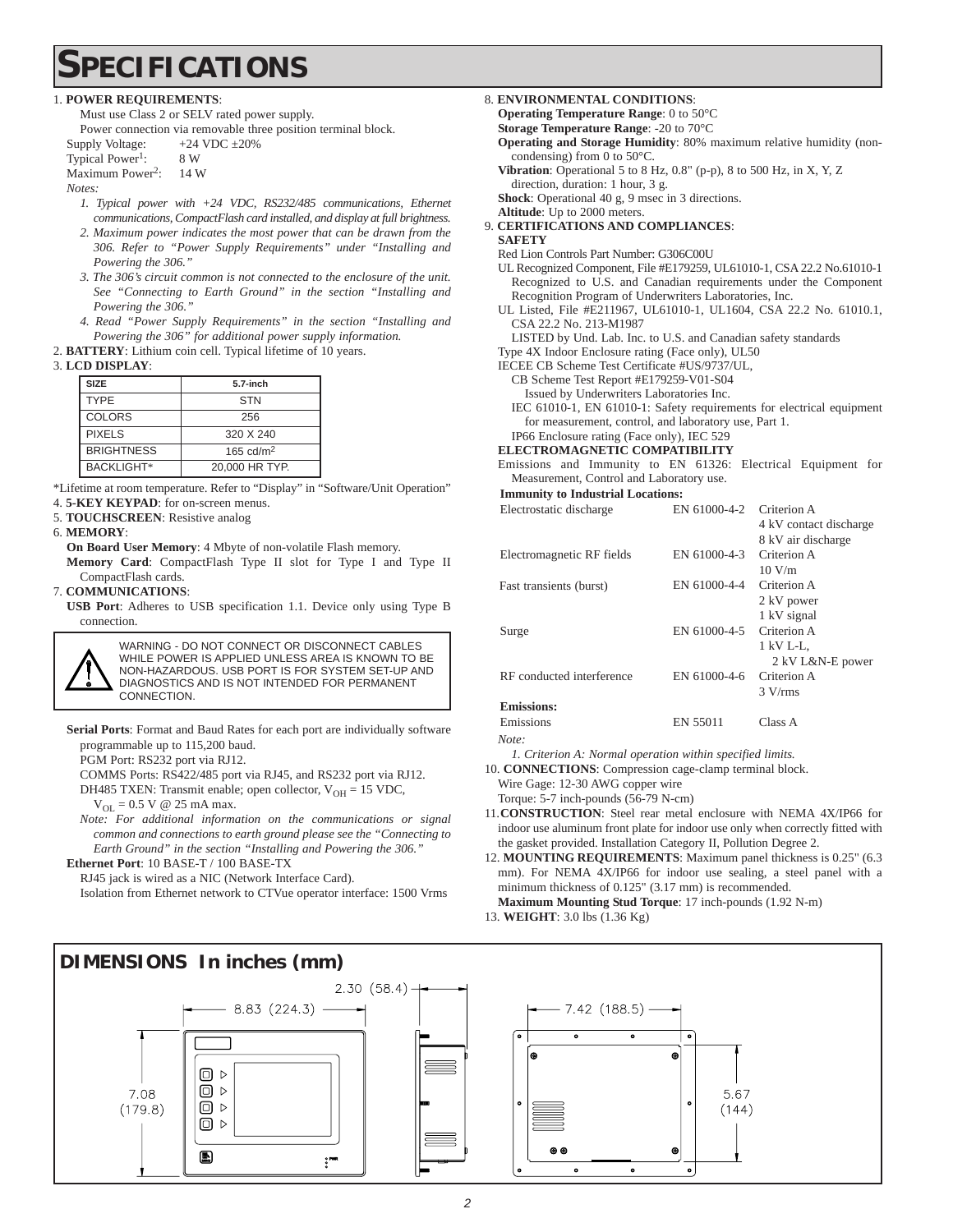# **INSTALLING AND POWERING THE 306**

## **MOUNTING INSTRUCTIONS**

This operator interface is designed for through-panel mounting. A panel cutout diagram and a template are provided. Care should be taken to remove any loose material from the mounting cut-out to prevent that material from falling into the operator interface during installation. A gasket is provided to enable sealing to NEMA 4X/IP66 for indoor use specification. Install the ten kep nuts provided and tighten evenly for uniform gasket compression.

*Note: Tightening the kep nuts beyond a maximum of 17 inch-pounds (1.92 Nm) may cause damage to the front panel.*



*All tolerances ±0.010" (±0.25 mm).*

ALL NONINCENDIVE CIRCUITS MUST BE WIRED USING DIVISION 2 WIRING METHODS AS SPECIFIED IN ARTICLE 501- 4 (b), 502-4 (b), AND 503-3 (b) OF THE NATIONAL ELECTRICAL CODE, NFPA 70 FOR INSTALLATION WITHIN THE UNITED STATES, OR AS SPECIFIED IN SECTION 19-152 OF CANADIAN ELECTRICAL CODE FOR INSTALLATION IN CANADA.

## **CONNECTING TO EARTH GROUND**



The protective conductor terminal is bonded to conductive parts of the equipment for safety purposes and must be connected to an external protective earthing system.

Each 306 has a chassis ground terminal on the back of the unit. Your unit should be connected to earth ground (protective earth).

The chassis ground is not connected to signal common of the unit. Maintaining isolation between earth ground and signal common is not required to operate your unit. But, other equipment connected to this unit may require isolation between signal common and earth ground. *To maintain isolation between signal common and earth ground care must be taken when connections are made to the unit.* For example, a power supply with isolation between its signal common and earth ground must be used. Also, plugging in a USB cable may connect signal common and earth ground.<sup>1</sup>

 $1$  USB's shield may be connected to earth ground at the host. USB's shield in turn may also be connected to signal common.

## **POWER SUPPLY REQUIREMENTS**

The 306 requires a 24 VDC power supply. Your unit may draw considerably less than the maximum rated power depending upon the options being used. As additional features are used your unit will draw increasing amounts of power. Items that could cause increases in current are additional communications, optional communications card, CompactFlash card, and other features programmed through CTVue Configurator.

In any case, it is very important that the power supply is mounted correctly if the unit is to operate reliably. Please take care to observe the following points:

- **–** The power supply must be mounted close to the unit, with usually not more than 6 feet (1.8 m) of cable between the supply and the operator interface. Ideally, the shortest length possible should be used.
- The wire used to connect the operator interface's power supply should be at least 22-gage wire. If a longer cable run is used, a heavier gage wire should be used. The routing of the cable should be kept away from large contactors, inverters, and other devices which may generate significant electrical noise.
- **–** A power supply with a Class 2 or SELV rating is to be used. A Class 2 or SELV power supply provides isolation to accessible circuits from hazardous voltage levels generated by a mains power supply due to single faults. SELV is an acronym for "safety extra-low voltage." Safety extra-low voltage circuits shall exhibit voltages safe to touch both under normal operating conditions and after a single fault, such as a breakdown of a layer of basic insulation or after the failure of a single component has occurred.

# **COMMUNICATING WITH THE 306**

## **PROGRAMMING A 306**

The 306 is programmed using CTVue Configurator software. The software is available as a free download from Control Techniques' website, or it can be ordered on CD. Updates to the software for new features and drivers are posted on the website as they become available. By programming the 306 using the latest version of the software, you are assured that your unit has the most up to date feature set. The software can program the 306 through the RS232 PGM port, USB port, or CompactFlash.

The USB port is connected using a standard USB cable with a Type B connector. The driver needed to use the USB port will be installed with the software.

The RS232 PGM port uses a programming cable made by Control Techniques to connect to the DB9 COM port of your computer. If you choose to make your own cable, use the "306 Port Pin Out Diagram" for wiring information.

The CompactFlash can be used to program a CTVue by placing a configuration file and firmware on the CompactFlash card. The card is then inserted into the target CTVue and powered. Refer to the CTVue literature for more information on the proper names and locations of the files.

## **USB, DATA TRANSFERS FROM THE COMPACTFLASH CARD**



WARNING - DO NOT CONNECT OR DISCONNECT CABLES WHILE POWER IS APPLIED UNLESS AREA IS KNOWN TO BE NON-HAZARDOUS. USB PORT IS FOR SYSTEM SET-UP AND DIAGNOSTICS AND IS NOT INTENDED FOR PERMANENT CONNECTION.

In order to transfer data from the CompactFlash card via the USB port, a driver must be installed on your computer. This driver is installed with CTVue Configurator and is located in the folder C:\Program Files\Control Techniques\CTVue\Device\ after CTVue Configurator is installed. This may have already been accomplished if your 306 was configured using the USB port.

Once the driver is installed, connect the 306 to your PC with a USB cable, and follow "Mounting the CompactFlash" instructions in the CTVue user manual.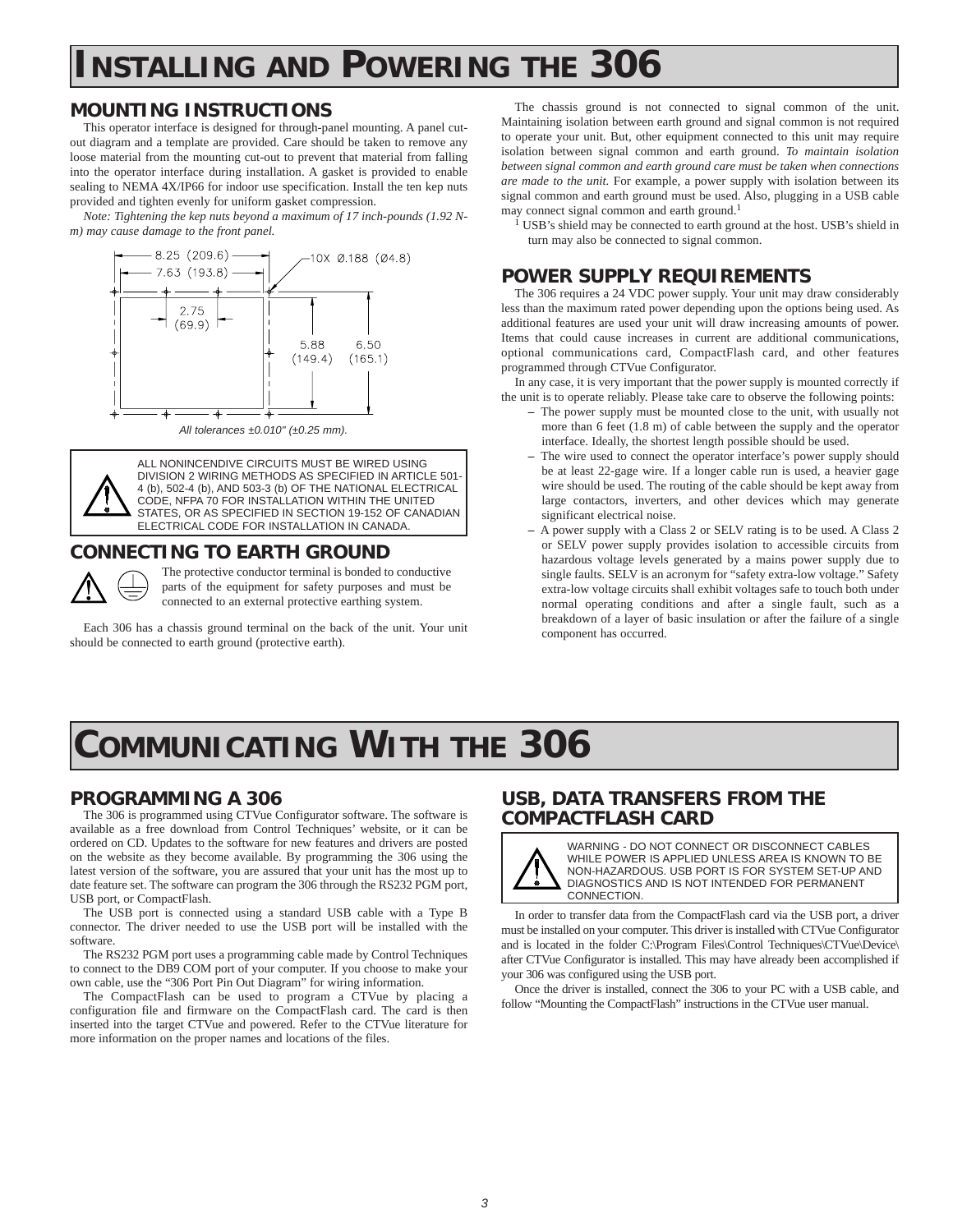## **ETHERNET COMMUNICATIONS**

Ethernet communications can be established at either 10 BASE-T or 100 BASE-TX. The 306 unit's RJ45 jack is wired as a NIC (Network Interface Card). For example, when wiring to a hub or switch use a straight-through cable, but when connecting to another NIC use a crossover cable.

The Ethernet connector contains two LEDs. A yellow LED in the upper right, and a bi-color green/amber LED in the upper left. The LEDs represent the following statuses:

| <b>LED COLOR</b> | <b>DESCRIPTION</b>         |
|------------------|----------------------------|
| YELLOW solid     | Link established.          |
| YELLOW flashing  | Data being transferred.    |
| <b>GREEN</b>     | 10 BASE-T Communications   |
| <b>AMBER</b>     | 100 BASE-TX Communications |

On the rear of each unit is a unique 12-digit MAC address and a block for marking the unit with an IP address. Refer to the CTVue manual and Control Techniques' website for additional information on Ethernet communications.

## **RS232 PORTS**

The 306 has two RS232 ports. There is the PGM port and the COMMS port. Although only one of these ports can be used for programming, both ports can be used for communications with a PLC.

The RS232 ports can be used for either master or slave protocols with any 306 configuration.

| <b>Connections</b> |             |                |            |
|--------------------|-------------|----------------|------------|
| CTVue: RJ12        | Name        | PC: DB9        | Name       |
| 4                  | <b>COMM</b> | 1              | <b>DCD</b> |
| 5                  | Tx          | 2              | Rx         |
| 2                  | Rx          | 3              | Tx         |
|                    | N/C         | $\overline{4}$ | <b>DTR</b> |
| 3                  | <b>COM</b>  | 5              | <b>GND</b> |
|                    | N/C         | 6              | <b>DSR</b> |
| 1                  | <b>CTS</b>  | $\overline{7}$ | <b>RTS</b> |
| 6                  | <b>RTS</b>  | 8              | <b>CTS</b> |
|                    | N/C         | 9              | <b>RI</b>  |

#### **CTVue RS232 to a PC**

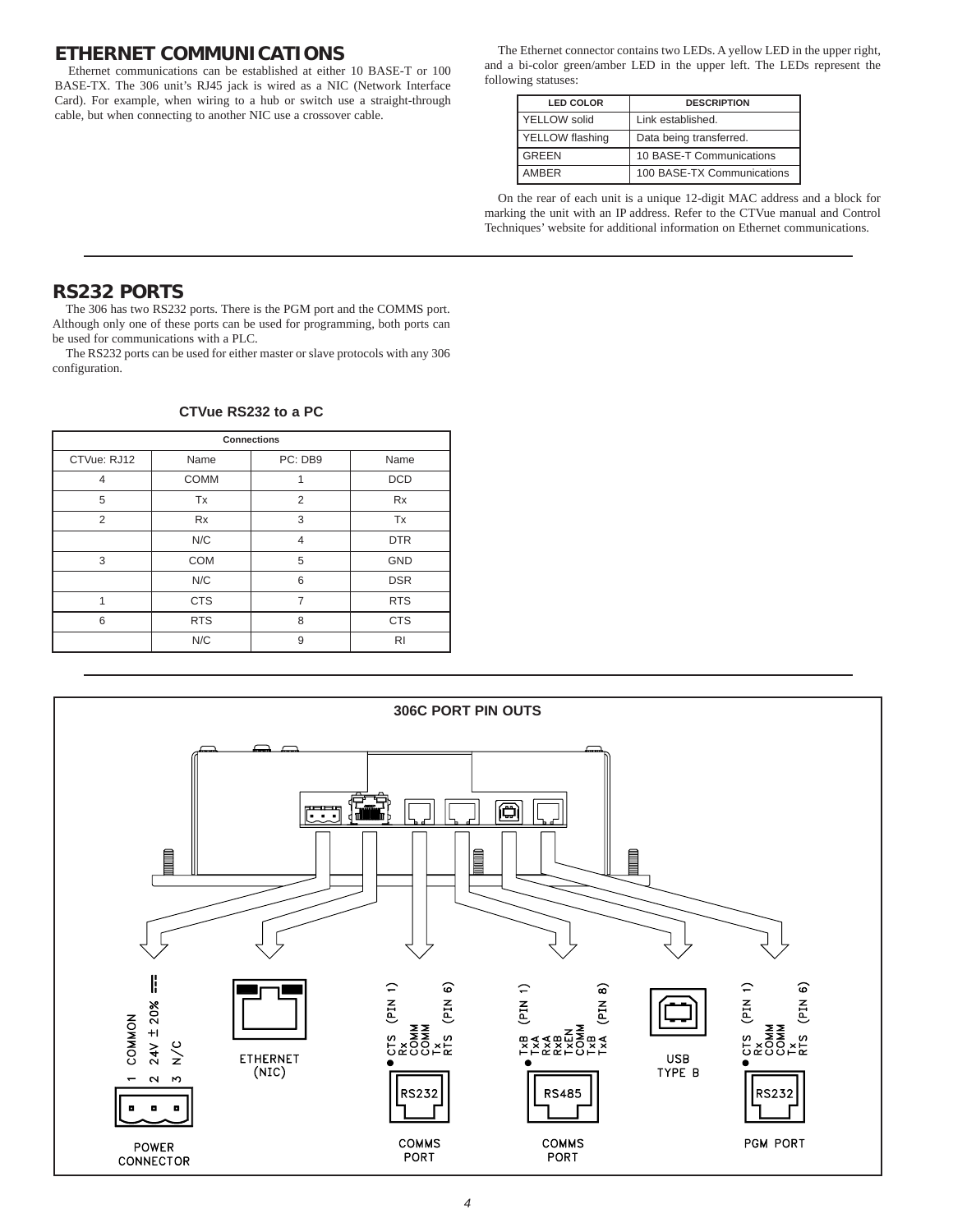## **RS422/485 COMMS PORT**

The 306 has one RS422/485 port. This port can be configured to act as either RS422 or RS485.



# **SOFTWARE/UNIT OPERATION**

## **CTVue CONFIGURATOR SOFTWARE**

CTVue Configurator software is available as a free download from Control Techniques' website or it can be ordered on a CD, see "Ordering Information" for part number. The latest version of the software is always available from the website, and updating your copy is free.

## **DISPLAY**

This operator interface uses a liquid crystal display (LCD) for displaying text and graphics. The display utilizes a cold cathode fluorescent tube (CCFL) for lighting the display. The CCFL tubes can be dimmed for low light conditions.

These CCFL tubes have a limited lifetime. Backlight lifetime is based upon the amount of time the display is turned on at full intensity. Turning the backlight off when the display is not in use can extend the lifetime of your backlight. This can be accomplished through the CTVue Configurator software when programming your unit.

## **KEYPAD**

The 306 keypad consists of five keys that can be used for on-screen menus.

## **TOUCHSCREEN**

This operator interface utilizes a resistive analog touchscreen for user input. The unit will only produce an audible tone (beep) when a touch on an active touchscreen cell is sensed. The touchscreen is fully functional as soon as the operator interface is initialized, and can be operated with gloved hands.

## **DH485 COMMUNICATIONS**

The 306's RS422/485 COMMS port can also be used for Allen Bradley DH485 communications.

**WARNING**: **DO NOT** use a standard DH485 cable to connect this port to Allen Bradley equipment.

#### **CTVue to AB SLC 500**

| <b>Connections</b> |             |                |               |
|--------------------|-------------|----------------|---------------|
| RJ45: CTVue        | Name        | RJ45: A-B      | Name          |
| 1                  | <b>TxB</b>  | 1              | A             |
| 2                  | <b>TxA</b>  | 2              | B             |
| 3, 8               | <b>RxA</b>  |                | <b>24V</b>    |
| 4, 7               | <b>RxB</b>  |                | <b>COMM</b>   |
| 5                  | <b>TxEN</b> | 5              | <b>TxEN</b>   |
| 6                  | <b>COMM</b> | $\overline{4}$ | <b>SHIELD</b> |
| 4, 7               | <b>TxB</b>  |                | <b>COMM</b>   |
| 3, 8               | <b>TxA</b>  |                | <b>24V</b>    |

## **FRONT PANEL LEDS**

There are three front panel LEDs. Shown below is the default status of the LEDs.

| LED                               | <b>INDICATION</b>                                                                                                                                             |
|-----------------------------------|---------------------------------------------------------------------------------------------------------------------------------------------------------------|
|                                   | RED (TOP, LABELED "PWR")                                                                                                                                      |
| <b>FLASHING</b>                   | Unit is in the boot loader, no valid configuration is loaded. <sup>1</sup>                                                                                    |
| <b>STEADY</b>                     | Unit is powered and running an application.                                                                                                                   |
| YELLOW (MIDDLE)                   |                                                                                                                                                               |
| OFF                               | No CompactFlash card is present.                                                                                                                              |
| <b>STEADY</b>                     | Valid CompactFlash card present.                                                                                                                              |
| <b>FLASHING</b><br><b>RAPIDLY</b> | CompactFlash card being checked.                                                                                                                              |
| <b>FLICKERING</b>                 | Unit is writing to the CompactFlash, either because it is storing<br>data, or because the PC connected via the USB port has<br>locked the drive. <sup>2</sup> |
| <b>FLASHING</b><br><b>SLOWLY</b>  | Incorrectly formatted CompactFlash card present.                                                                                                              |
| <b>GREEN (BOTTOM)</b>             |                                                                                                                                                               |
| <b>FLASHING</b>                   | A tag is in an alarm state.                                                                                                                                   |
| <b>STEADY</b>                     | Valid configuration is loaded and there are no alarms present.                                                                                                |

- <sup>1</sup> The operator interface is shipped without a configuration. After downloading a configuration, if the light remains in the flashing state continuously, try cycling power. If the LED still continues to flash, try downloading a configuration again.
- <sup>2</sup> Do not turn off power to the unit while this light is flickering. The unit writes data in two minute intervals. Later Microsoft operating systems will not lock the drive unless they need to write data; Windows 98 may lock the drive any time it is mounted, thereby interfering with logging. Refer to "Mounting the CompactFlash" in the CTVue Configurator User Manual.

## **TROUBLESHOOTING YOUR 306**

If for any reason you have trouble operating, connecting, or simply have questions concerning your new 306, contact Control Techniques' technical support. For contact information, refer to the front page of this bulletin for phone and fax numbers.

> EMAIL: info@emersonct.com Web Site: http://www.emersonct.com